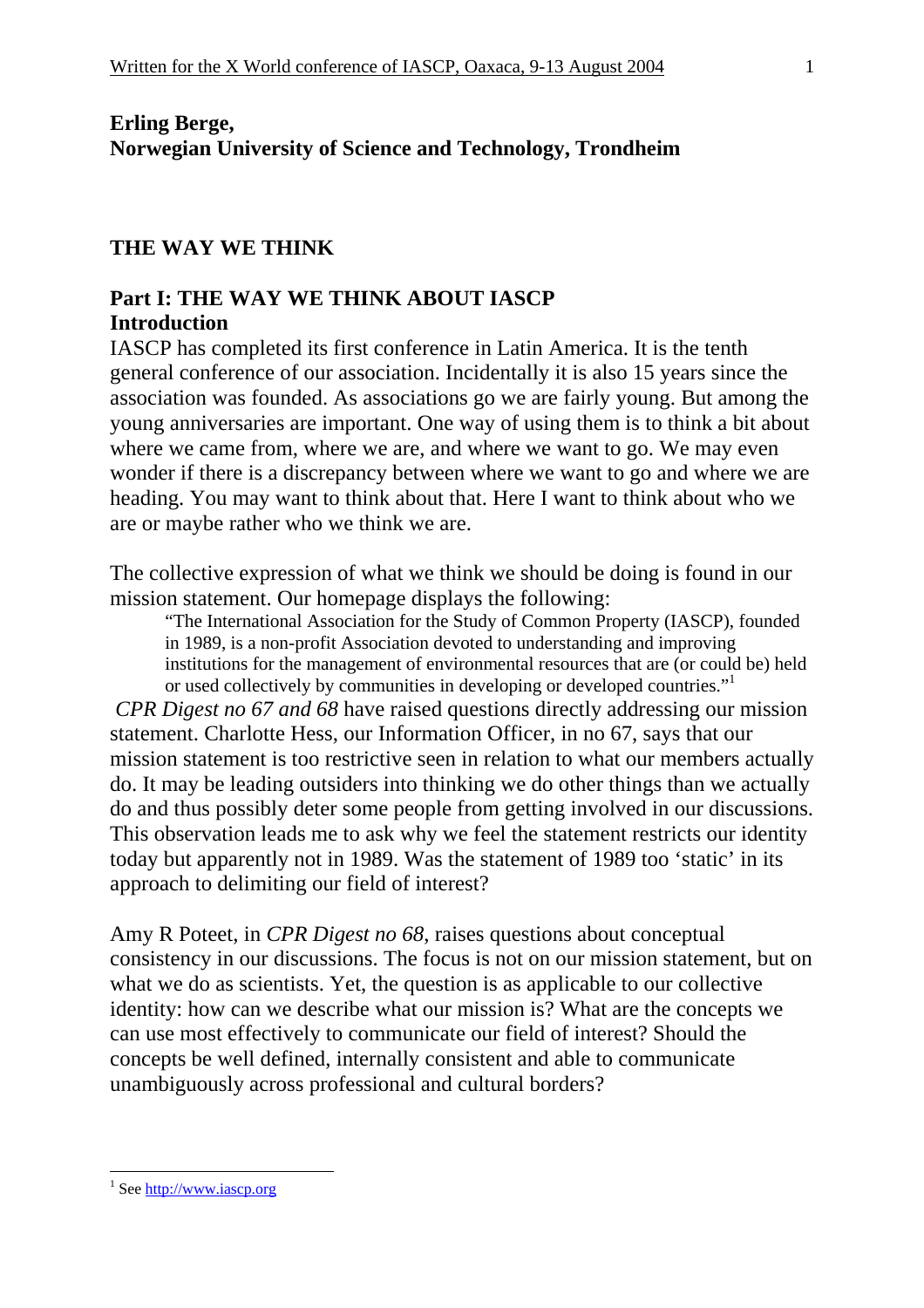I do not think anybody would oppose such concepts. But we all realise that such concepts do not exist. So, what is the next best solution?

## **Fuzzy concepts and marginal change**

Some of the more commonly used concepts of science do not have clear boundaries. Consider for example 'cause' and 'causation'. In fact, most concepts in natural languages do not have clear boundary rules. Meaning is established by usage rather than by definitions. Over time their meaning will change, mostly without being noticed by the users of the language. Even if the language of science is different in some respects it is surprisingly similar in most of its dynamic. Core concepts are not well defined, meanings are established by usage, evolve, and change across generations of users.

Could such properties of languages have any implications for a mission statement? Consider for example core concepts from our discussions such as: 'common property', 'common pool resource', and 'commons'. In the program for the Oaxaca conference we find

| 'common property' is mentioned | frequencies of use:<br>46 times |
|--------------------------------|---------------------------------|
| 'common pool' is mentioned     | 18 times                        |
| 'resources'                    | 131 times                       |
| 'common pool resource/s'       | 15 times                        |
| 'commons'                      | 128 times                       |
| 'community/ies' are mentioned  | 226 times                       |

Now, which concept should we choose in our mission statement? 'Common property' appears in our current mission statement, 'commons' does not. If usage were a vote commons and community would speak most broadly to what we actually do.

However, to some extent the choice of words will have to be tailored to how specialised and focused we want our association to be or become. Therefore we also should consider the dynamics of languages. Should we choose fuzzy or well defined concepts?

In my view "commons" refers to a basic concept with a strong core speaking to and being understandable for most people, but without clear conceptual boundaries. While most people will be able to point to a commons they readily recognise, any two persons from different institutional contexts may have to discuss at some length to agree on similarities and differences in the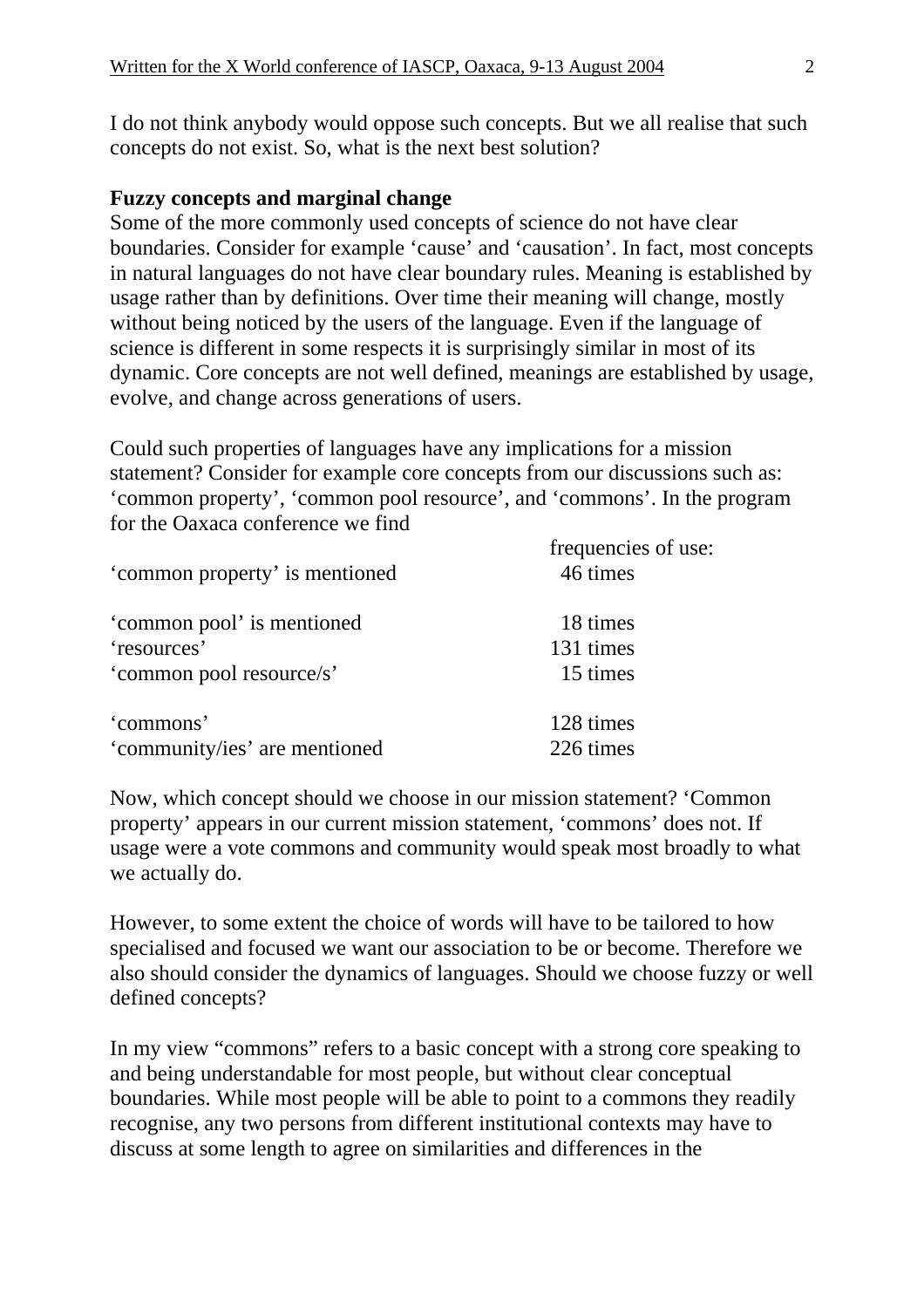classification of their favourite commons. It would seem reasonable to call it a fuzzy concept.

On the other hand, 'common pool resource' is not used in our mission statement, but it is a central concept in our discussion. This concept is well defined by a technical language in terms of subtractability and exclusion. Once definitions of subtractability and exclusion are accepted, the abstract idea of a common pool resource is clear with sharp boundaries. However, this may not always translate into easy identification of an object in the real world. Agreeing on whether any specific resource is or is not a common pool resource may sometimes be as hard as to agree on whether it is a commons. It will depend on how you understand subtractability and excludability.

The institutional structure giving meaning to subtractability and exclusion is not included in the definition. Nevertheless, it is there implicit. Are, for example, real world examples of subtractability and exclusion defined independent of technology and transaction costs? Detailed investigations of the institutional structure governing each resource may be needed to determine whether the resource can be said to have common pool characteristics or not. In empirical work the clarity of the technical terms evaporates.

The concept 'common property' is used even in our name. Thus it should be the most basic concept in our identity. But what kind of image does this concept evoke for the uninitiated? My impression is that the most common understanding of the concept will associate to property rights and law, and if people do not know much about it, the first thing that comes to mind might be the common property of married couples or maybe the common property of condominium owners rather than a commons as we tend to think of.

To me it seems that while all common property according to our theoretical approach can be called a commons, not all commons will be common property in the legal sense. Now, contrary to what most people think, property rights are also in law a rather fuzzy concept. Most people will assume, as mainstream economics does, that only the Roman law dominium plenum can be considered real property rights. Those who do have not only missed the legal approach to property as a variable bundle of rights, they also have missed out on a basic feature of our institutional approach to resource management: that property rights in real life are negotiable and malleable to the context.

So what exactly does the concept 'common property' tell a stranger about us? Consider the different ideas evoked if our name contained the words 'the Study of Commons and Property' rather than 'the Study of Common Property'!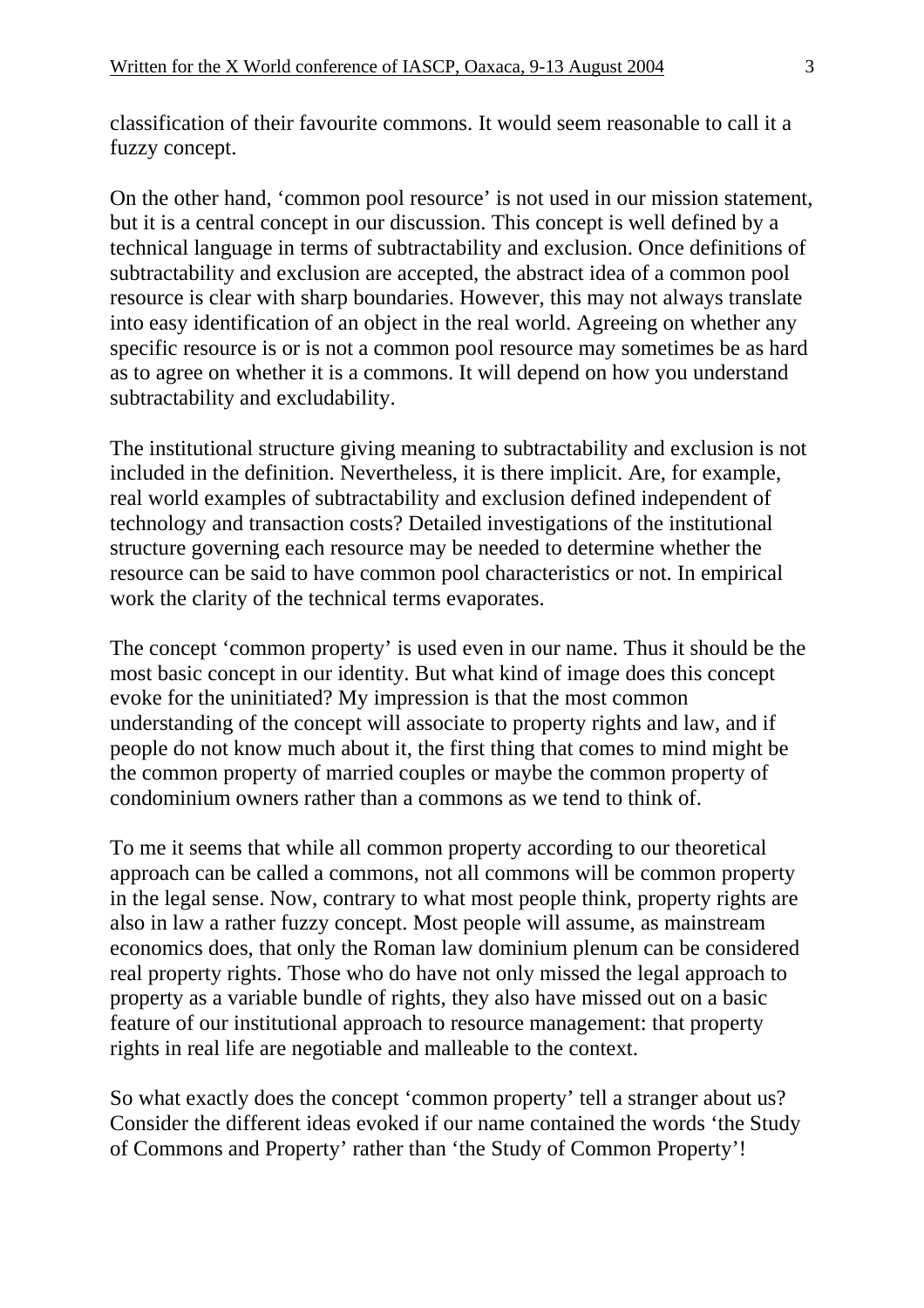#### **Changing IASCP requires fuzzy concepts**

Living systems have to adapt to their environment. Most adaptation occurs as an accumulation of small changes at various margins. The International Association for the Study of Common Property is a living system that will change, and we are better off changing at the margins rather than in sweeping reorganisations.

Words comprise much of what we are. Thus, changing The International Association for the Study of Common Property means changing words. And as noticed, meanings of words in natural languages change at the margin. To be able to adapt, our core concepts need fuzzy boundaries that enable us to change our activities at the margin, to discover new types of commons and to apply the theory to new aspects of resource governance. But there is another important aspect to the words we use that Charlotte Hess pointed to.

#### **The way we think and institutional design**

Charlotte Hess' concern, I think, is not so much the clarity of concepts as whether some scholars and practitioners feel at home in the Association. Will the mission statement tell them that what they do falls, as it were, within the jurisdiction of the Association? Are they entitled to bring their questions and concerns along, and can they expect others to want to discuss them?

If I read her concerns right, the clarity of concepts may not matter so much per se. What matters to such a problem is the framing of the concepts. What kinds of feelings, attitudes and values will the mission statement evoke? Is our mission inclusive of all types of commons? Seen like this we really have an interesting problem in institutional design.

By some versions of our theory of commons, it would be reasonable to say that our association defines a commons. We are a group of people working together to manage and harvest essential goods from a resource held collectively. This resource is, of course, the fund of knowledge embodied in you and the texts that you have written or that you in other ways make relevant for the study of commons. "Knowledge commons" has been on our agenda for a long time.

But are the characteristics of our common fund of knowledge such that we can call our association a commons? Does our theory apply to resources other than environmental resources? If we believe it does, or if we want to test if it does, we should not be deterred by the words used in our mission statement. Both the words we use and the way we frame them should encourage explorations at the margins of our fields of study.

There is also an important lesson for institutional design here. This lesson has always been common knowledge among good democratic politicians. The trick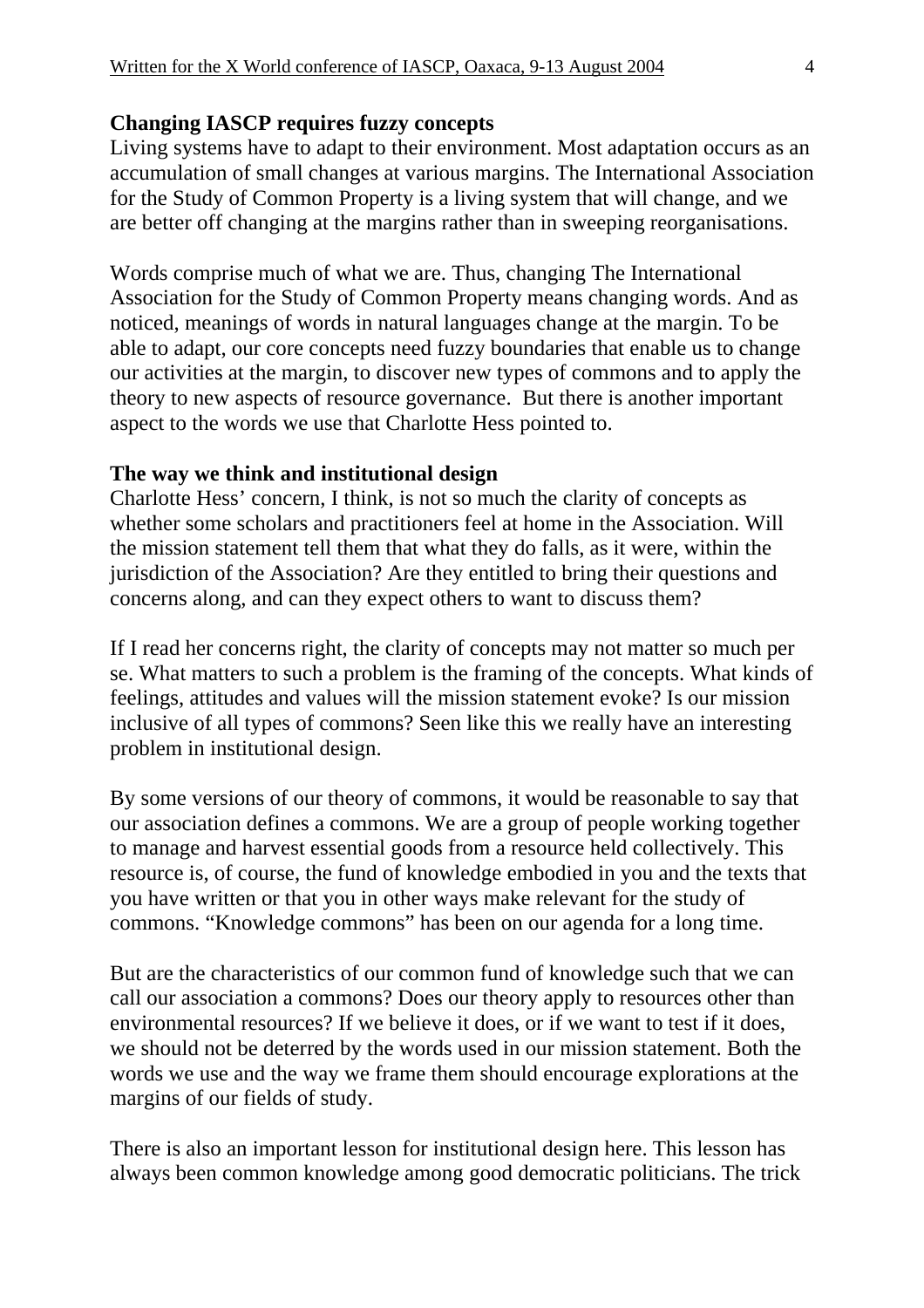is to create an adaptable framework for guided evolution. We want a mission statement that helps us focus on what is important while it also allows us to explore new aspects and adapt to new perceptions of the world. We should not let ourselves become locked into some particular way of perceiving the world. We as well as the world will always be changing.

Using fuzzy concepts will allow change. But how do we introduce guidance to the evolving system? Bureaucratic instructions or democratic discussions work sometimes, but either may be too slow, or, at worst, self-defeating. For an association like ours, I think guidance must come from a framework that affects **the way we think**, rather than **what** we think.

#### **The way we think is important**

Why would I think that the way we think is more important than what we think? There is an obvious link from what we want to what we get. But is **the way we think** about our activities important apart from what we want to achieve? And exactly what do I mean by "the way we think"? I am not sure I will be able to answer to your satisfaction. Probably not even to my own satisfaction. But I want to try. So let me start with and example:

#### **A forester thinking differently**

During a conference on forestry in Oslo we had an excursion to the large privately owned woods around Oslo. One of the foresters working there came along and explained how they managed the forest. Recently new regulations to promote biodiversity and sustainable forestry had been promulgated and I asked the forester what difference did the new regulations make. What were they doing differently now compared to before the regulations.

The man thought about it for some time before he answered me: "No", he said, "we don't do things differently, but we think differently about what we do." At the moment I was puzzled.

#### **From a way of thinking to doing**

What kind of difference is that? What practical implication would follow from thinking differently? Isn't it what we actually do that makes a difference for biodiversity? Of course it is. But thinking is also doing something. So let me rephrase the question. When and how will the way we think about what we do have an impact on what we do? Phrased like this we se that how we think about what we do will be extremely important. It will be important at precisely those points in time when we have to choose among several options for action. If we think that sustainable forestry is as important as profits, we will choose differently than if we think only profits counts. If we think about ourselves that we are just and honest human beings we will react differently to new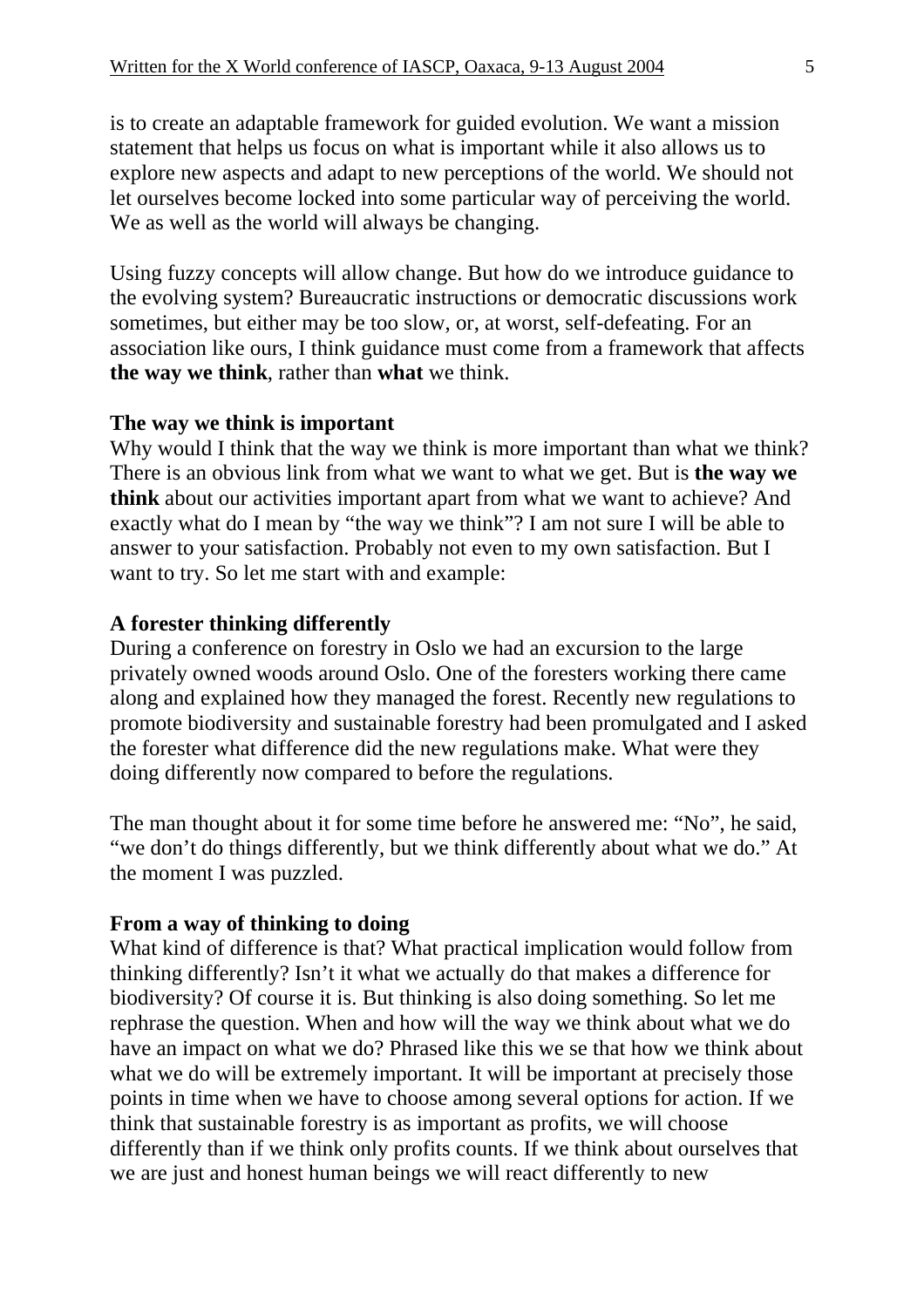opportunities than if we think that we are allowed to cut corners as long as we are not caught at it.

Two suggestions emerge. The way we think about what we do involves feelings, attitudes, and values. And the way we think about what we do involves the future more than the present.

## **The way to think about IASCP**

Can we apply a distinction between what we think about and the way we think about it to the International Association for the Study of Common Property? I think we can:

| The rest of the                                                                             | <b>Actions of IASCP</b> | <b>Thoughts of IASCP</b>                                                                                               | The way we think about                                                                                                                                                                       |
|---------------------------------------------------------------------------------------------|-------------------------|------------------------------------------------------------------------------------------------------------------------|----------------------------------------------------------------------------------------------------------------------------------------------------------------------------------------------|
| world                                                                                       | members                 | members                                                                                                                | what we do.                                                                                                                                                                                  |
|                                                                                             | <b>EXPRESSING A</b>     |                                                                                                                        | Do we want to guide the                                                                                                                                                                      |
|                                                                                             | <b>MISSION</b>          |                                                                                                                        | development of IASCP or                                                                                                                                                                      |
|                                                                                             | <b>STATEMENT</b>        |                                                                                                                        | determine what it is?                                                                                                                                                                        |
|                                                                                             |                         |                                                                                                                        | (design principle)                                                                                                                                                                           |
|                                                                                             |                         | WHAT WE WANT                                                                                                           | Do we find what we do                                                                                                                                                                        |
|                                                                                             |                         | TO DO: Science or                                                                                                      | reasonable and                                                                                                                                                                               |
|                                                                                             |                         | policy advice?                                                                                                         | appropriate? (basic value)                                                                                                                                                                   |
|                                                                                             |                         |                                                                                                                        |                                                                                                                                                                                              |
| <b>WHAT THE</b><br><b>REST OF THE</b><br><b>WORLD THINK</b><br>WE DO                        | WHAT WE DO              | WHAT WE THINK<br>WE DO: improving our<br>understanding of the<br>world or gaining the<br>attention of policy<br>makers | Are we concerned that<br>what we do measures up to<br>the highest standards of<br>science or are we worried<br>about its application in<br>political struggles?<br>(standard of performance) |
| <b>WHAT THE</b><br><b>REST OF THE</b><br><b>WORLD THINK</b><br>WE WANT TO<br>D <sub>O</sub> |                         | Is there a perceived<br>discrepancy between<br>actions and intentions?                                                 | To what degree should we<br>let the thoughts of the rest<br>of the world affect our<br>view of what we do?<br>(design principle)                                                             |

There would seem to be two kinds of mechanisms linking the goals of the Association and the activities we engage in. One mechanism defines what we do; the other defines the standards of performance when we do it. This is one way of approaching the difference between what we think about and the way we think about it.

In fact, I think it may be a reasonable conjecture to say that institutions for selfgovernance need to shape **the way people think** about their problems rather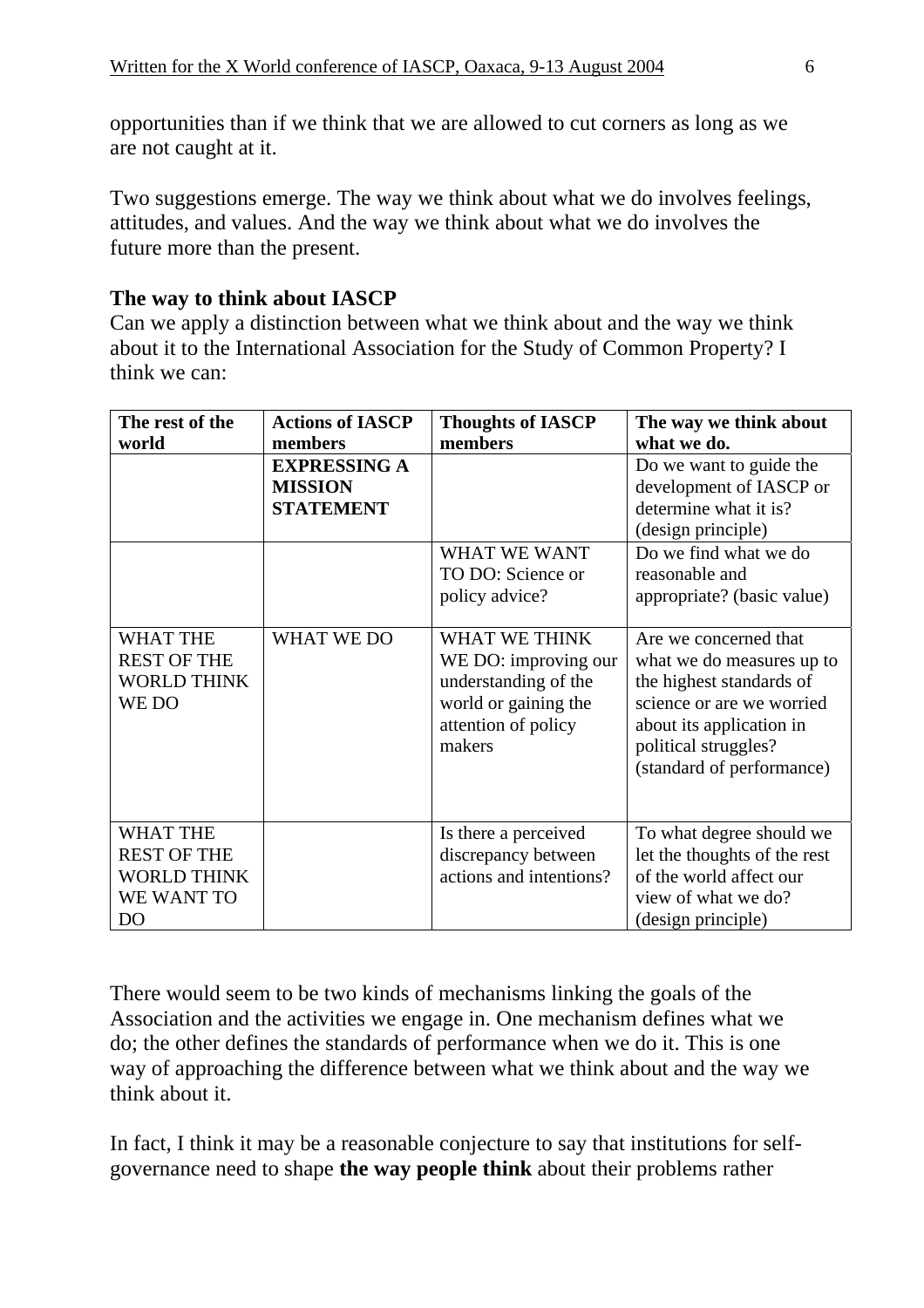than **what people think** about their problems. This is a hypothesis you may want to test more rigorously. But I believe we should apply this as a design principle to our mission statement. The International Association for the Study of Common Property needs to be an Association where a diversity of views feels at home.

# **Part II: THE WAY WE THINK ABOUT PROTECTED LANDS**

## **Shaping the way people think: an example from Norway**

More generally, I think that as a field of study 'the way we think' can be identified as the cultural foundation of the social and economic institutions structuring the incentives we react to. Think about that: What does "Structuring of incentives" actually mean? Does the way we think actually contribute a structure to the incentives we face?

To me it seems to be an interesting way of approaching the creation of protected areas of various types. Let us take a brief excursion to some mountains in the West Fjords of Norway that are in the middle of being defined as a protected area.



Here we have a nice view towards north: snow and mountains. Seen from another perspective towards south in summertime the same mountains appear like this:

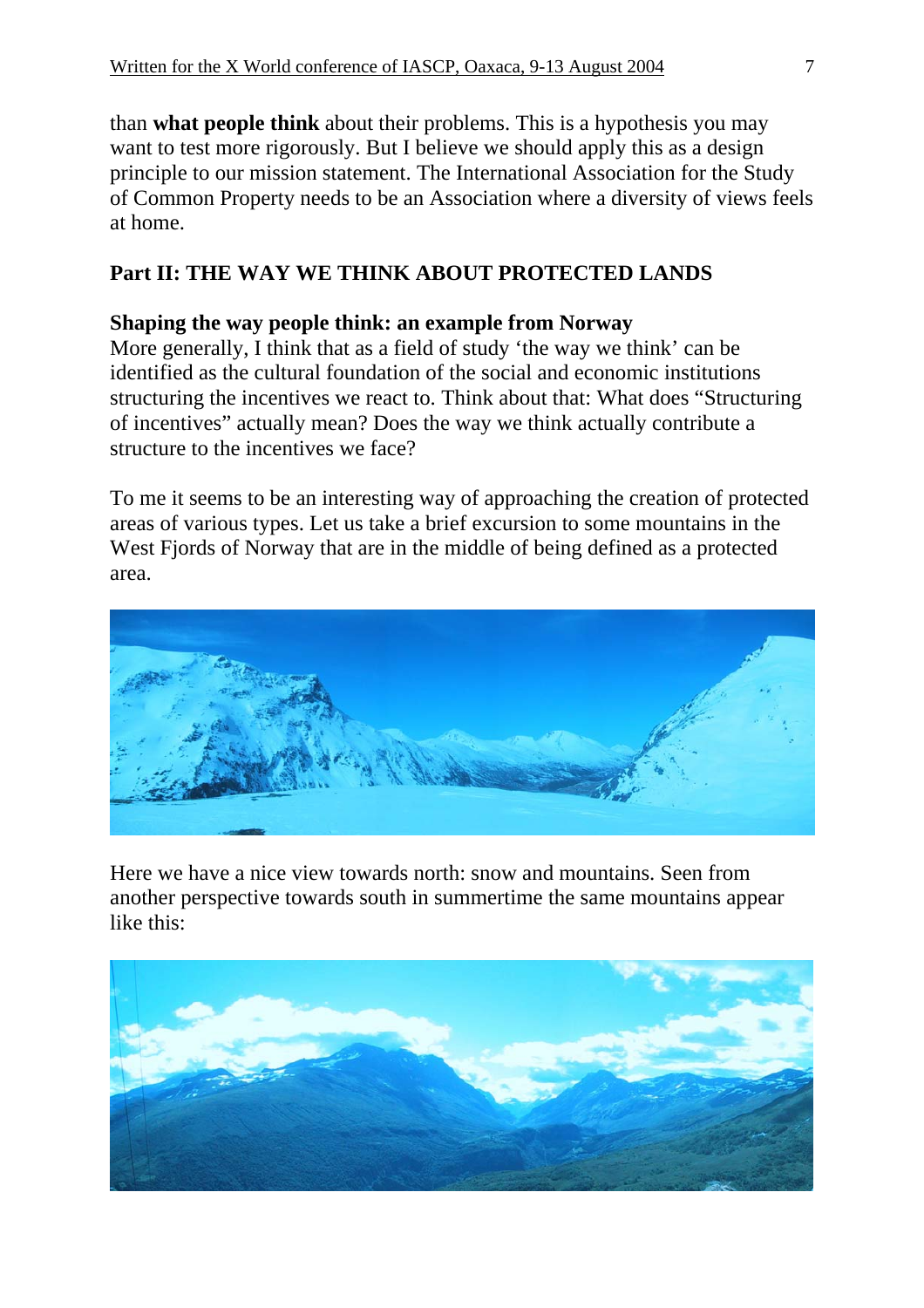Interesting things are happening here. People are starting to think differently about these mountains. The mountains that people think about are unchanging, but the way they think about them is changing.

By the terminology of our Association these mountains are a commons and have always been a commons. But in the Norwegian language they are not called by the word usually translated as commons. Rather it will translate approximately as private common property. The mountains are the common property of the farms in the valley. They are not the common property of the farmers, but of the farms. The resources found in the mountains are an integral part of what made farming possible here in the far north at the margin of where people are supposed to survive on agriculture. This has now started to change. Farming has been changing rapidly for more than one generation. The mountain resources are now of much less significance for farming, but are still used extensively.

More important than the slow changes in agricultural activities is the fact that central authorities have begun to think differently of these mountains. For almost a generation they have been of the opinion that the mountains need protection. The proposal to protect them was first published in 1986, alarming the local population. Now the authorities are about to get their ambition fulfilled. The mountains are included in the Geiranger-Herdalen Protected Landscape Area<sup>2</sup> which currently is in the process of being established. And furthermore, these mountains are also part of Norway's "West Norwegian Fjords" nomination to the UNESCO World Heritage List (a decision is expected in  $2005$ )<sup>3</sup>. So something is definitely going on around these mountains.

 2 "The purpose of setting aside the **Geiranger-Herdal Protected Landscape Area** is to:

<sup>•</sup> *safeguard a distinctive, beautiful landscape of fjords and mountains containing a rich and varied plant and animal life.* 

<sup>•</sup> *safeguard valuable cultural landscapes where fjord farms, transhumance dairy farm settings and historic and prehistoric monuments and sites form important elements in the distinctive character of the landscape.* 

<sup>•</sup> *safeguard geological features and landscape forms."*

<sup>(</sup>page 107 in World Heritage Convention - Norwegian Nomination: *The West Norwegian Fjords*, 2004-01-17) http://www.dirnat.no/archive/attachments/01/58/UNESC033.pdf 3

 $3^{\circ}$  "The two fjords represent one of the cradles of scenic tourism in Europe and have been able to cope with great influxes of tourists without losing any of their qualities. They have played an important role ever since in encouraging the public to understand and enjoy the natural wonders of Europe's environment. …

Each of the two areas stands on safe ground in a World Heritage perspective, but seen together they complement each other as regards geomorphology and display values which, collectively, are even greater than when seen individually. These values stem from the spectacular scenery and the pristine and unspoilt character of the areas. Collectively, they are a unique representation of fjord landforms."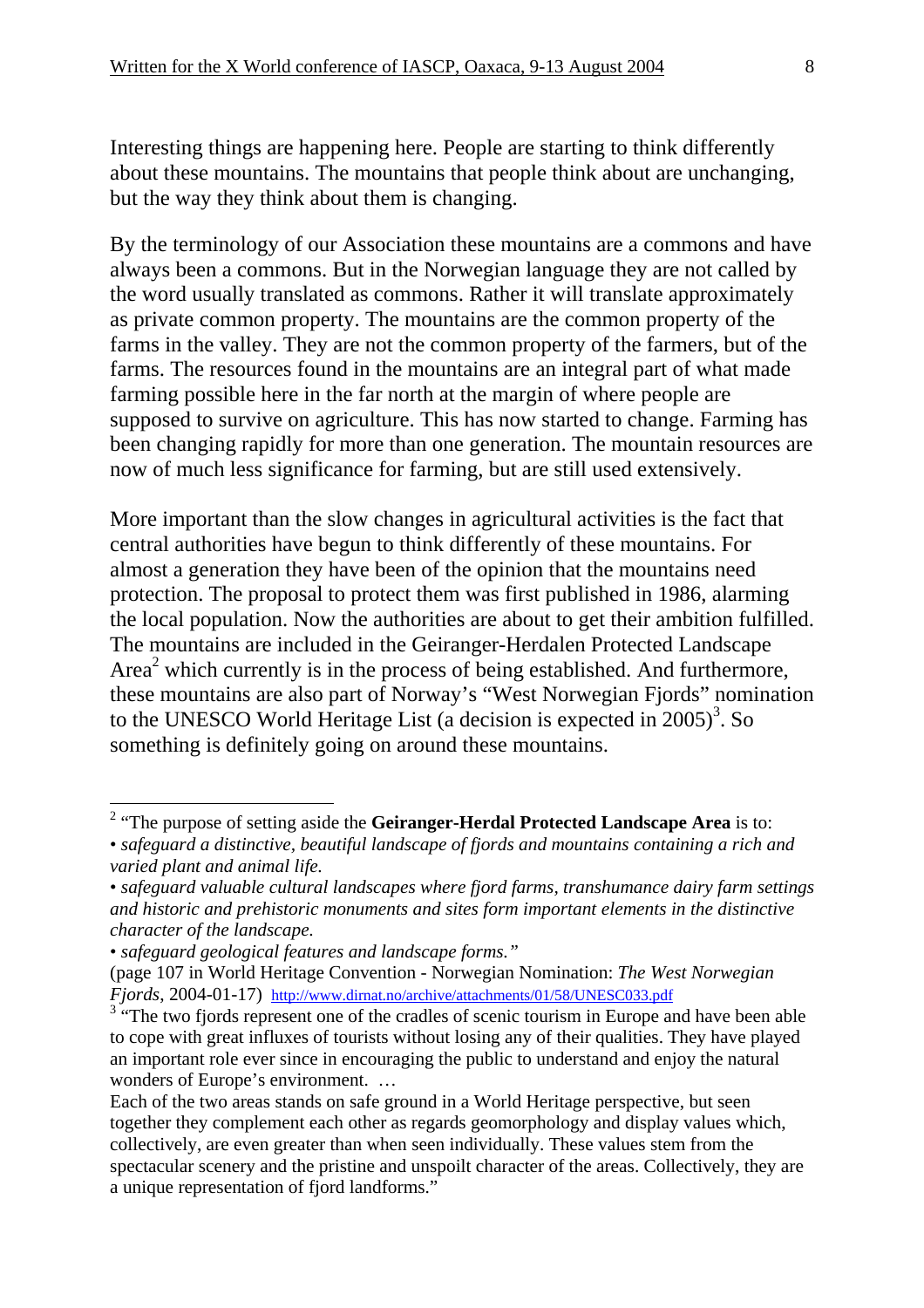This "going on", however, among both the central authorities and the local population does not concern anything that is actually happening or about to happen in the area. It is all about the future. Except for less use by the local farmers absolutely no real world activities are noticeable in these mountains. Neither the local farmers, nor the local municipal authorities have any plans that might alter the mountains in any significant way. Still there is a widespread perception at the national level that the mountains need protection. What does it mean to protect the land in such a situation?

The original desire to protect is clearly induced by certain possibilities that large scale modern capitalism affords us. In Norway the central environmental authorities see these forces at work in the increasing use of motorised access to the wilderness, and also in the widespread local desire to develop hydro-electric power and large scale tourism. These three indicators of the destructive possibilities of modern society can alternatively be seen as examples of the local desire to create activities that may generate income for the local population and the local community. The desire of a local population and community to adapt their activities to new opportunities and their goal of long term survival are easily recognized across the globe.

But how do you protect against possibilities afforded by modern technology and wishes entertained by a (local) population?

By the concept introduced above we can say that as a society Norway has to create institutions structuring the incentives people perceive and act on. One may for example make unwanted activities unprofitable. But is that what the central authorities actually do in this case?

The local population is convinced and also many others will say that we have all the protection we might need against unwanted activities in the general legislation on planning and building and the procedures leading up to the necessary permissions for development of natural resources. So what do we achieve by creating protected areas? To me it seems that the way we do it in Norway achieve two intended objectives. But from the intended outcome one unintended and unwanted consequence follows.

The intended and much publicised objective is to alert the people of Norway, and even the world, to the values and qualities of the landscape. The intended but not communicated objective is to transfer some power from local to central

(page 11 in World Heritage Convention - Norwegian Nomination, *The West Norwegian Fjords*, 2004-01-17) http://www.dirnat.no/archive/attachments/01/58/UNESC033.pdf

<u>.</u>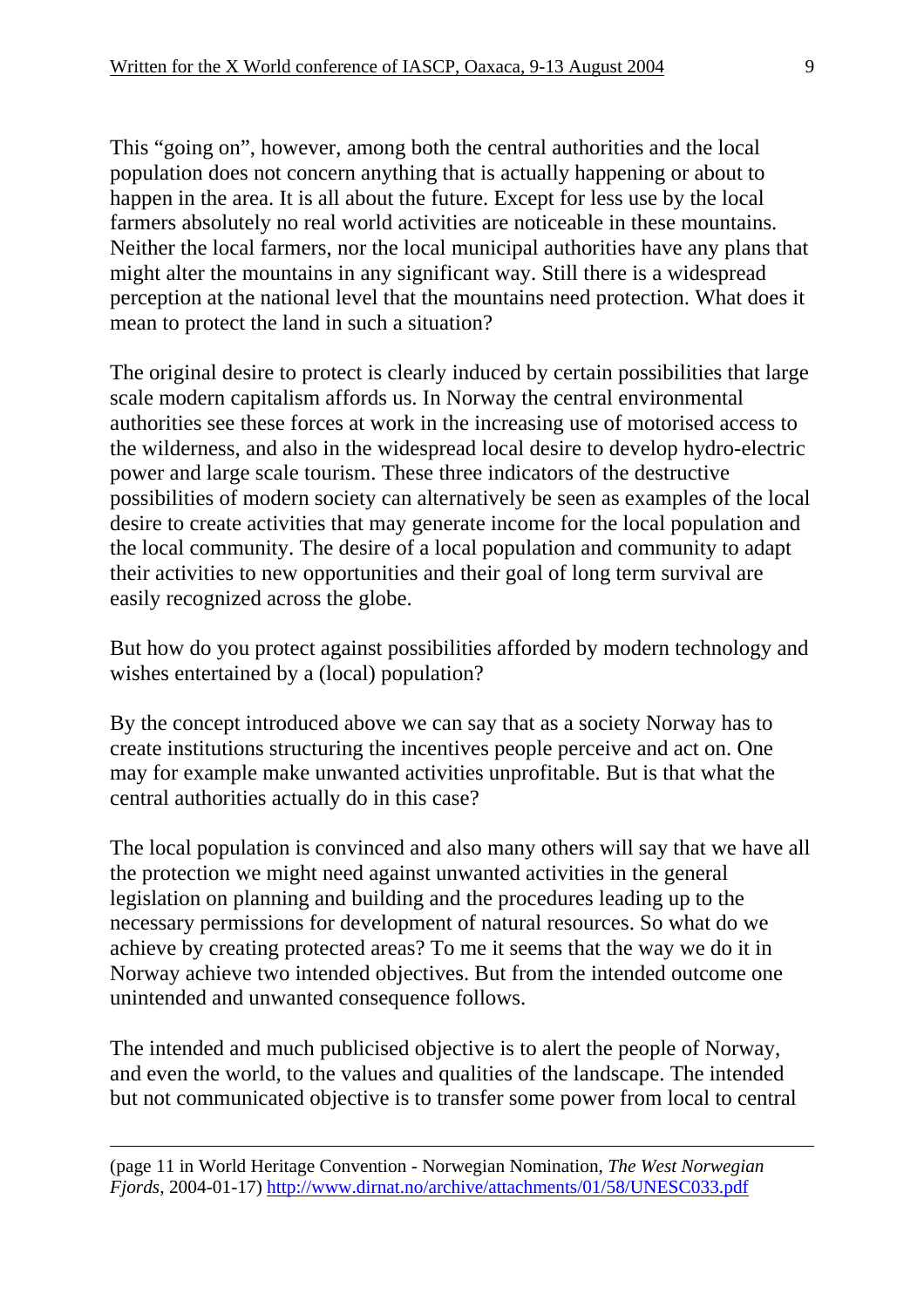authorities. The unintended outcome is to make farming less adaptable to changing circumstances and the farmers less trusting of central authorities.

There is no doubt that compared to the status quo situation of no protected area any kind of protected area will give central authorities powers they did not have before. The interesting thing is that the current round of establishing protected areas occurs in a flurry of decentralisation policy experiments. The Norwegian parliament has expressly demanded decentralised management of protected areas and in all recently established areas forms of co-management are being tested out. At the same time one may observe that in the oldest area with a form of local management central authorities are now moving some powers from local to more central authorities and the recently established (1996) nature police of central authorities is expanded and starting to replace locally established supervisory systems.

The unintended outcome obtains by detailed regulations of the activities of the local population. The guiding principle for such rules, judging from similar areas in other parts of the country, seems to be that nothing new will be allowed to happen within the protected area. In theory the local population can go on doing the things they always have been doing. On-going activities are not supposed to be affected. But if the farmers want to do something in a different way, if they want to introduce new technology or need new buildings, roads or other human-made tools to exploit the resources in the protected area, they need permission from the central authorities that promulgated the protection.

Compared to areas without protection we can observe that the new rules, if nothing else, will increase the transaction costs of those that have land within the protected area. In the long run this may reduce the human made component of the landscape and will thus also alter the values currently being emphasised as a reason for pronouncing the protected area.

So what has been achieved in relation to the threat from the large scale forces of modernization? I think the main achievement is to force Norwegians to think differently about these areas. By designating them as Protected Landscape Areas they have been imbued with values that were not there before. They have been given a common value for all Norwegians. This will make it harder for everyone who wants to make changes to the landscape, not only the local stakeholders but also actors with more resources and more power to intervene will have to think twice. Thus, indeed, the area is better protected against the forces of development in a modern capitalist society. But this increased protection probably comes at a cost not considered.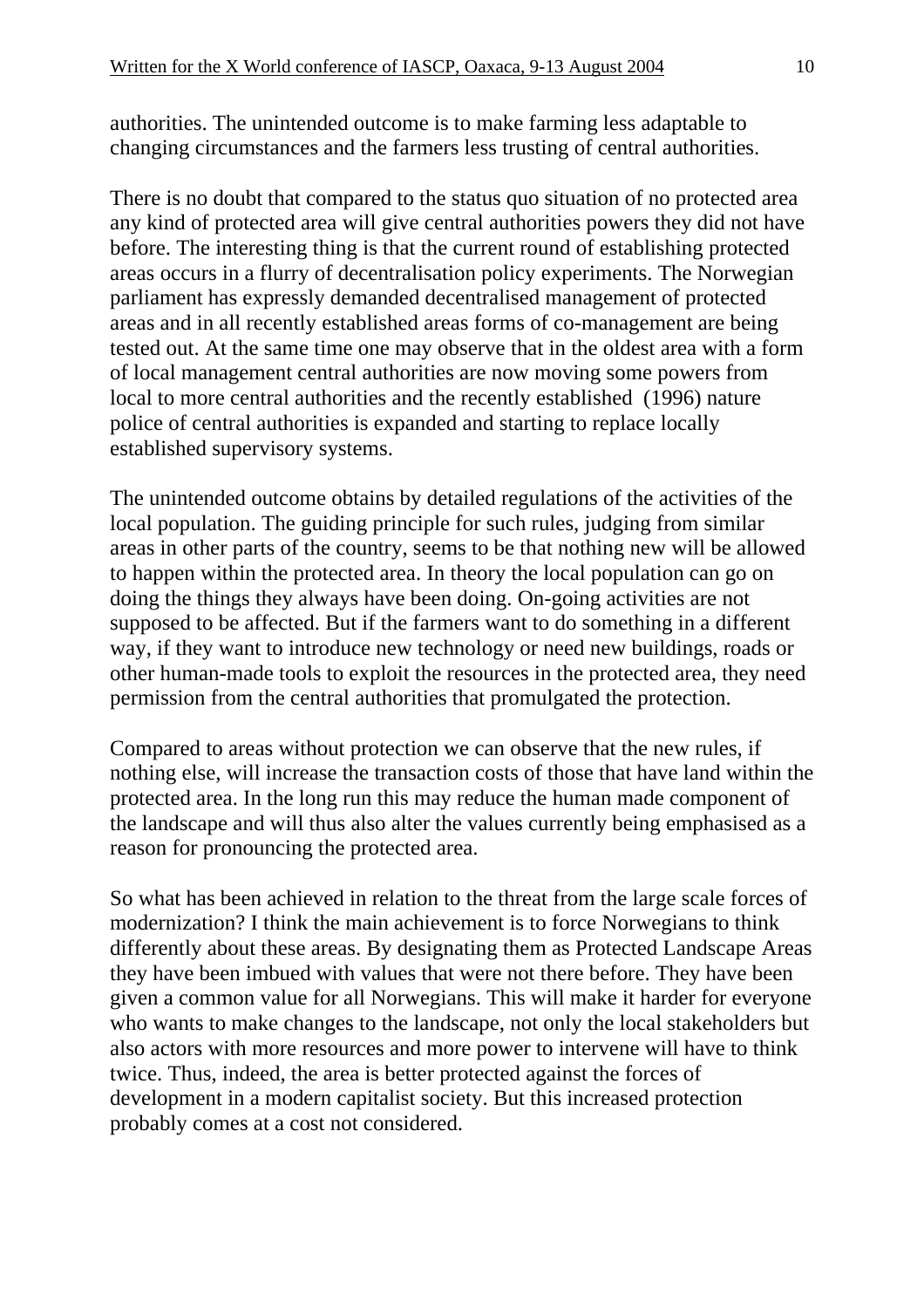One possible consequence may be that other areas, areas not protected in this way, more easily become subject to development. In theory this should not be a consequence. But by defining what areas are needed to protect Norwegian nature in its pristine form and provide area for recreation, the implication is that the rest of the land can be used in a more unconstrained way. Outside the protected areas it will feel like there are fewer restrictions on possible future activities. The way people think about the unprotected areas will change subtly.

Another possible consequence is that for many areas a significant change may be that not only Norwegians in general, but local farmers in particular have started to think differently. The significance here will be that the way they have started to think differently may be detrimental to our current system of constraining the future usages of an area.

To many local farmers it would seem that the "state" in the process of creating protection of the landscape has become a bit more of an adversary, maybe not much more than before, but closer and more tangible. To them the state has become a little less "our state". The dissatisfaction of the local population may not matter much for the landscape in this case. The locals do not have the power to do much to alter either the landscape or the policy even if they wanted. But the way they have started to think differently about the state easily carries over to other issues. Less trust in one area means less trust in other areas. Less trust may in this case mean more costly regulations in the future.

## **Concluding**

To sum up: the creation of a protected area will as a minimum achieve one real world consequence: transfer of power from local to central stakeholders and several institutional constraints on the future through alterations in the way people think about what they do, some of these no doubt unintended.

The link between social and economic institutions and the way people think about what they do is probably a dimension in need of attention in institutional design. The lesson for Norwegian authorities would be that one must pay attention not only to what the institution makes people think they have to do, but also to the way people think about what they have to do. I think Norwegian environmental authorities have failed to consider the latter.

Now, returning to the question we started with. Should we as an Association care about how our members think about their activities within the association? If you sense that my answer to this is yes, you are right. And the way to shape our way of thinking is, I believe, best approached by shaping our mission statement. What we as an association shall actually do is expressed in our bylaws. But the way we think about what we do, the feelings and attitudes and